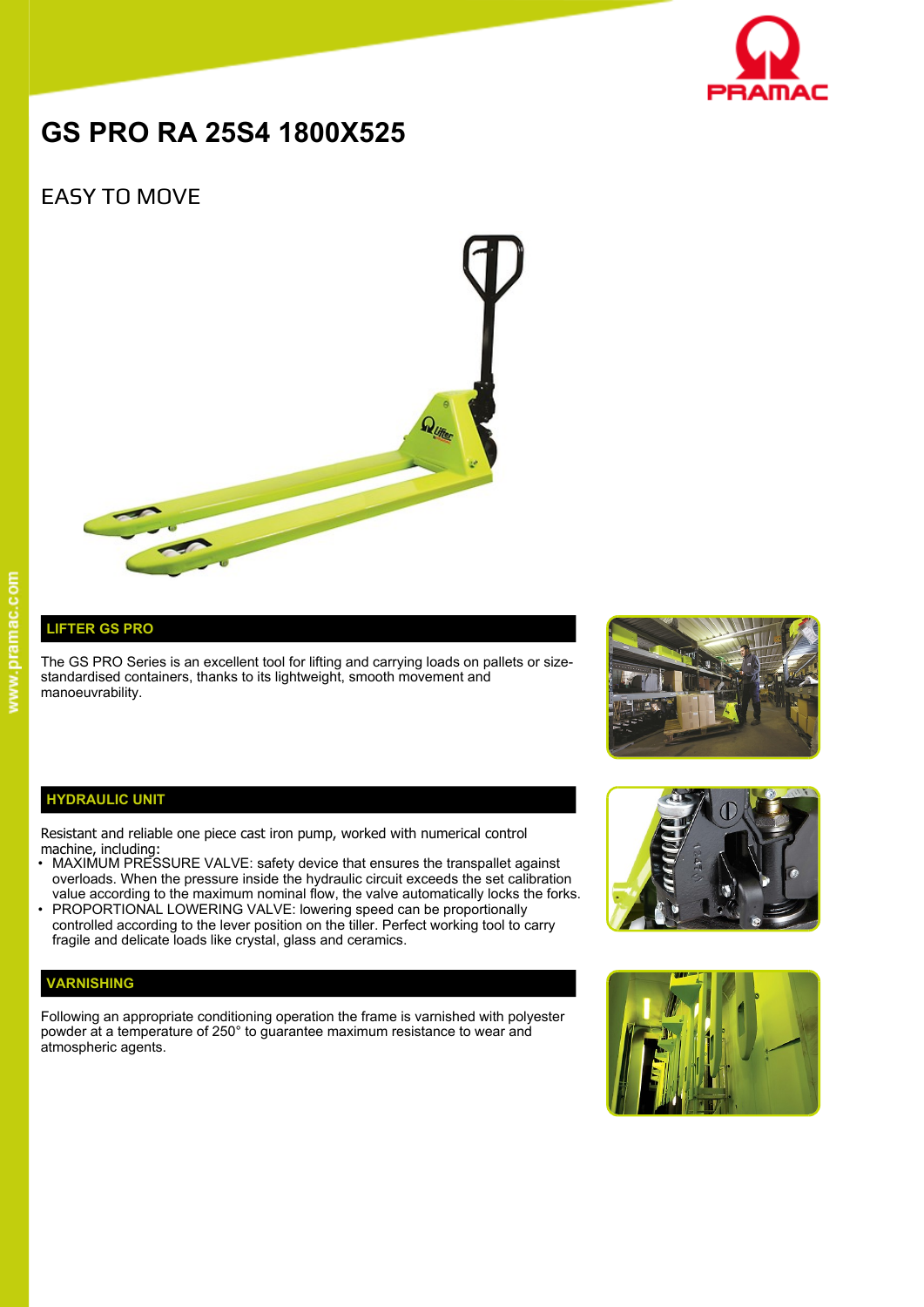| <b>Description</b>         |   |    |            |
|----------------------------|---|----|------------|
| 1.1 Manufacturer           |   |    | LIFTER     |
| 1.3 Drive                  |   |    | Manual     |
| 1.4 Operator type          |   |    | Pedestrian |
| 1.5 Load capacity          | Q | Кg | 2500       |
| 1.6 Load centre distance   | c | mm | 900        |
| 1.8 Load axle to end forks | x | mm | 1582       |
| 1.9 Wheel base             | v | mm | 1842       |

| <b>Weights</b>               |    |      |
|------------------------------|----|------|
| 2.1 Service weight           | Kg | 129  |
| 2.2 Axle load, laden rear    | Kg | 1628 |
| 2.2 Axle load, laden front   | Kg | 1001 |
| 2.3 Axle load, unladen rear  | Κq | 54   |
| 2.3 Axle load, unladen front | Κq | 75   |

| <b>Tyres/Chassis</b>                         |            |    |                          |
|----------------------------------------------|------------|----|--------------------------|
| 3.1 Tyres: front wheels                      |            |    | POLY.I./<br><b>NYLON</b> |
| 3.1 Tyres: rear wheels                       |            |    | <b>NYLON</b>             |
| 3.2 Tyre size: Steering wheels - Diameter    |            | mm | 200                      |
| 3.2 Tyre size: Steering wheels - Width       |            | mm | 55                       |
| 3.3 Tyre size: Load rollers - Diameter       |            | mm | 82                       |
| 3.3 Tyre size: Load rollers - Width          |            | mm | 60                       |
| 3.5 Tyre size: rear wheels - Q.ty (X=driven) |            | nr | 4                        |
| 3.5 Rear balancing axle                      |            |    | No                       |
| 3.6 Tread, front                             | <b>b10</b> | mm | 155                      |
| 3.7 Tread, rear                              | b11        | mm | 375                      |
|                                              |            |    |                          |

| <b>Dimensions</b>                          |                |    |      |
|--------------------------------------------|----------------|----|------|
| 4.4 Lift height                            | h3             | mm | 115  |
| 4.9 Height of tiller in drive position max | h14            | mm | 1160 |
| 4.15 Height, lowered                       | h13            | mm | 85   |
| 4.19 Overall lenght                        | 11             | mm | 2200 |
| 4.20 Lenght to face of forks               | 12             | mm | 400  |
| 4.21 Overall width                         | b <sub>1</sub> | mm | 525  |
| 4.22 Fork dimensions - Thickness           | s              | mm | 50   |
| 4.22 Fork dimensions - Width               | e              | mm | 150  |
| 4.22 Fork dimensions - Lenght              |                | mm | 1800 |
| 4.25 Distance between fork arms            | b5             | mm | 525  |
| 4.32 Ground clearance, centre of wheelbase | m2             | mm | 35   |
| 4.34 Aisle width                           | Ast            | mm | 2435 |
| 4.35 Turning radius                        | Wa             | mm | 2017 |

| <b>Performance data</b>   |         |    |
|---------------------------|---------|----|
| 5.2 Lifting speed laden   | strokes | 13 |
| 5.2 Lifting speed unladen | strokes | 13 |
|                           |         |    |